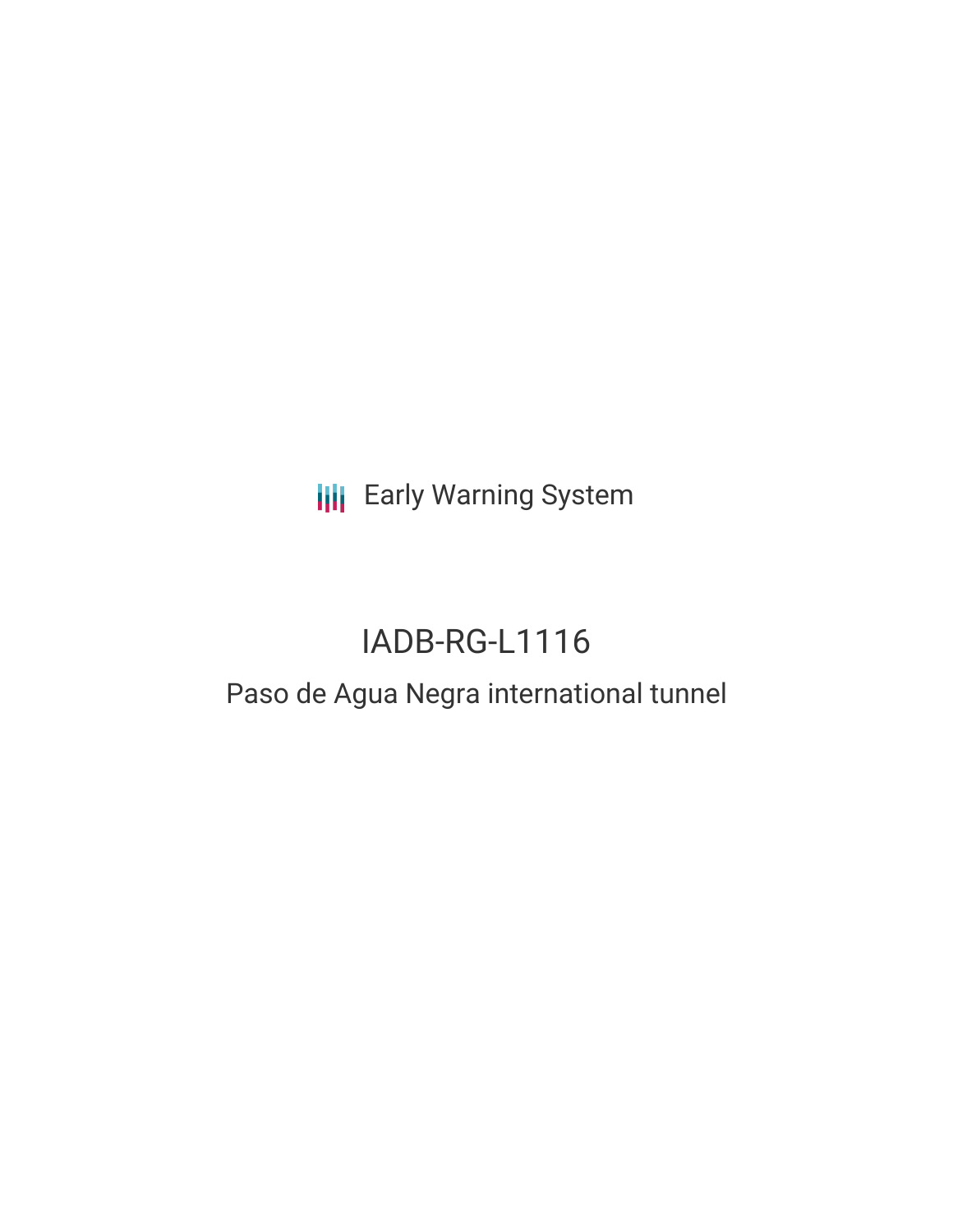

#### **Quick Facts**

| <b>Countries</b>               | Argentina, Chile                       |
|--------------------------------|----------------------------------------|
| <b>Financial Institutions</b>  | Inter-American Development Bank (IADB) |
| <b>Status</b>                  | Approved                               |
| <b>Bank Risk Rating</b>        |                                        |
| <b>Investment Amount (USD)</b> | \$280,00 million                       |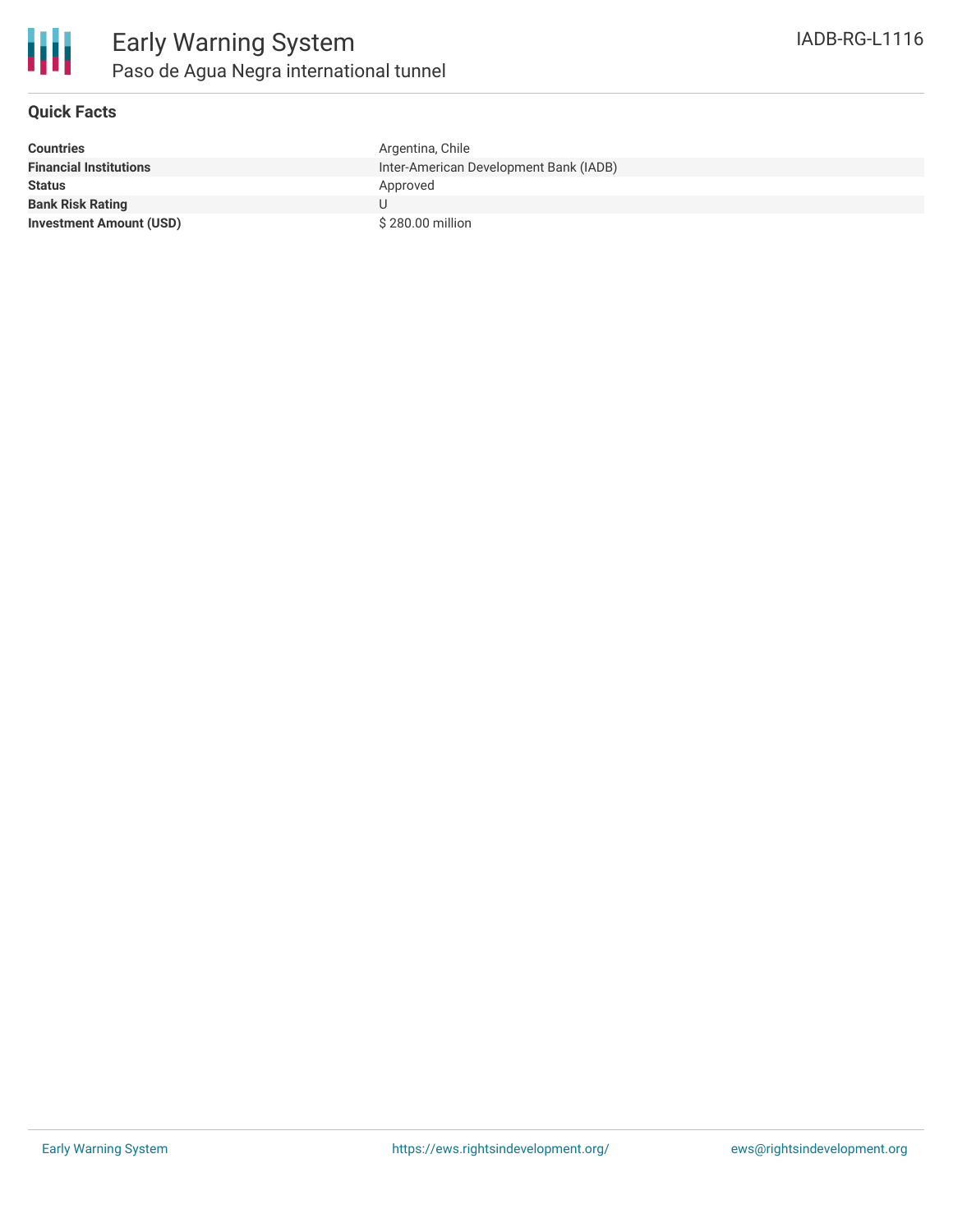

#### **Project Description**

The objective of the first operation is to move forward with the construction of the first sections of the Agua Negra Pass International Tunnel.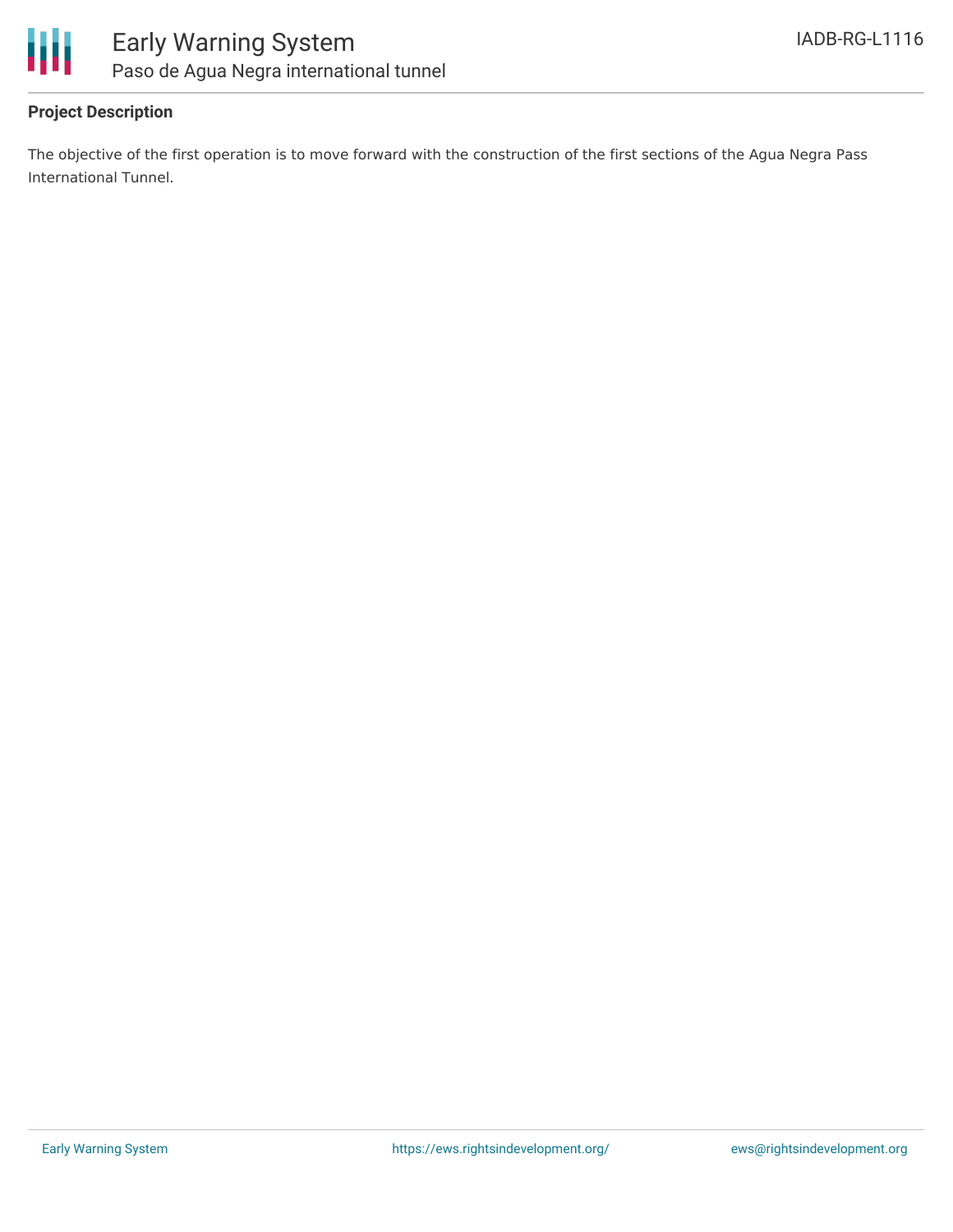

## Early Warning System Paso de Agua Negra international tunnel

#### **Investment Description**

• Inter-American Development Bank (IADB)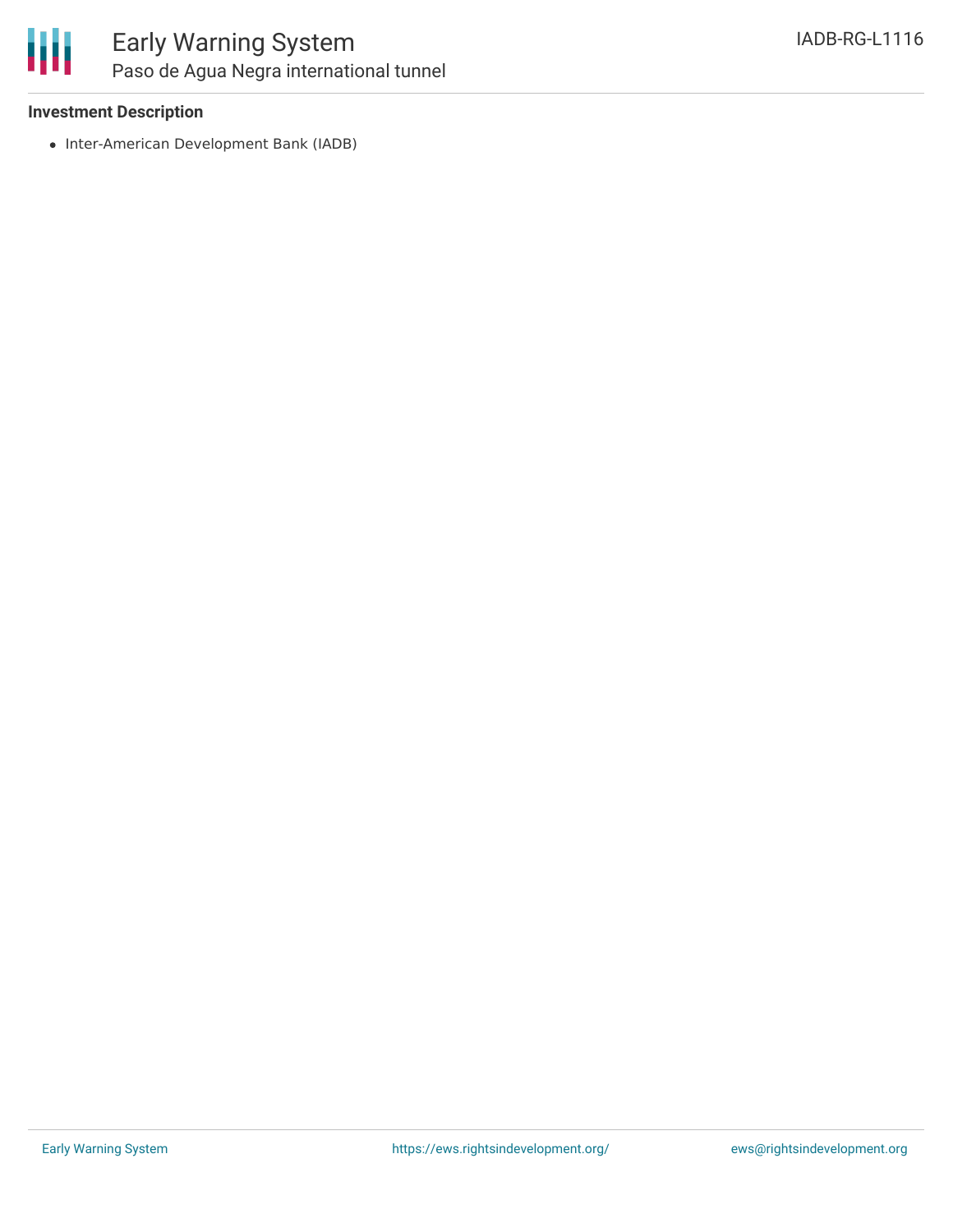

#### **Contact Information**

ACCOUNTABILITY MECHANISM OF IADB

The Independent Consultation and Investigation Mechanism (MICI) is the independent complaint mechanism and fact-finding body for people who have been or are likely to be adversely affected by an Inter-American Development Bank (IDB) or Inter-American Investment Corporation (IIC)-funded project. If you submit a complaint to MICI, they may assist you in addressing the problems you raised through a dispute-resolution process with those implementing the project and/or through an investigation to assess whether the IDB or IIC is following its own policies for preventing or mitigating harm to people or the environment. You can submit a complaint by sending an email to MICI@iadb.org. You can learn more about the MICI and how to file a complaint at http://www.iadb.org/en/mici/mici,1752.html (in English) or http://www.iadb.org/es/mici/mici,1752.html (Spanish).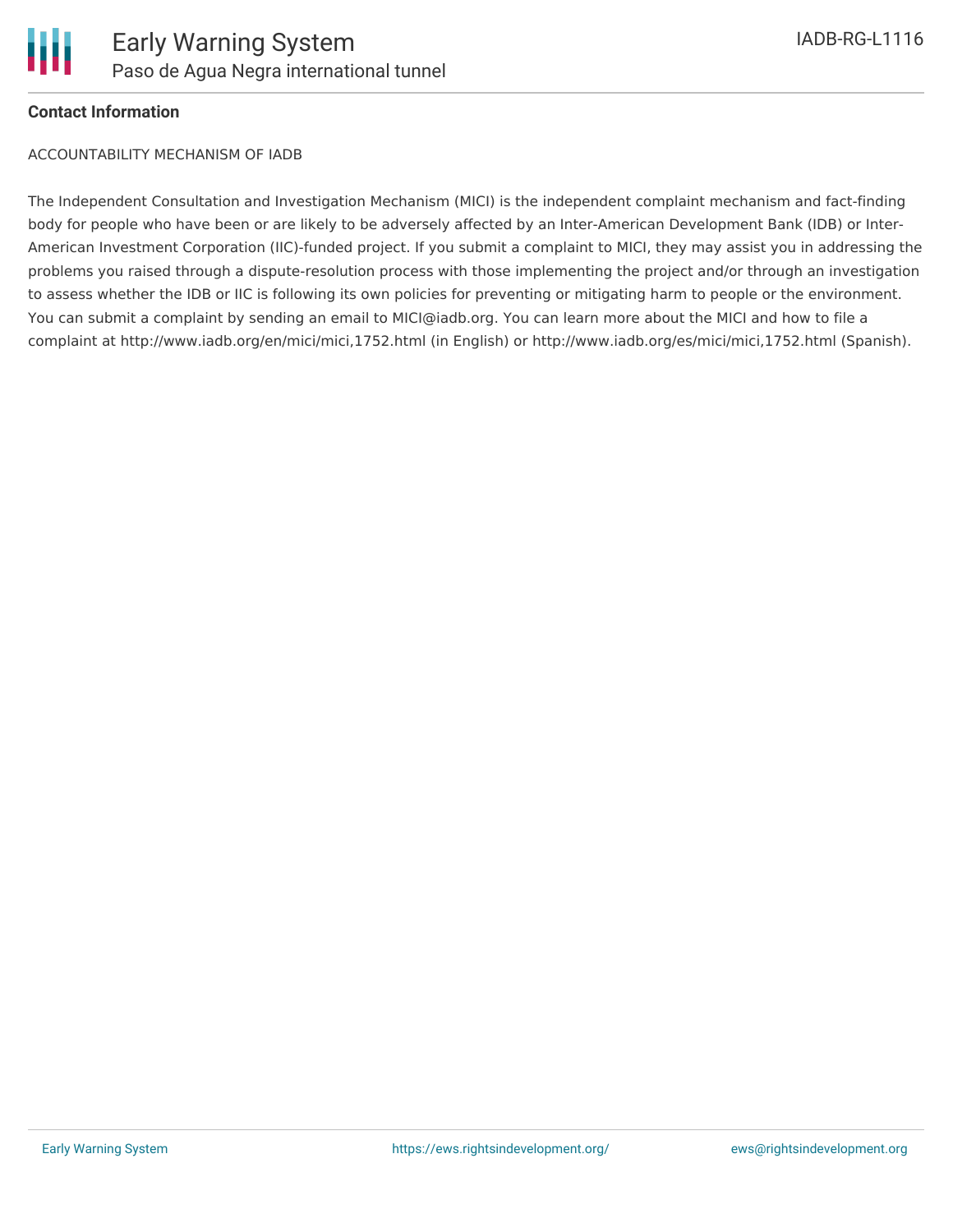

## Early Warning System

Paso de Agua Negra international tunnel

#### **Bank Documents**

- [CONDITIONAL](http://idbdocs.iadb.org/wsdocs/getdocument.aspx?docnum=EZSHARE-915975238-104) CREDIT LINE FOR INVESTMENT PROJECTS (CCLIP)
- CONSULTORÍA DE APOYO PARA LA REVISIÓN Y [ACTUALIZACIÓN](http://idbdocs.iadb.org/wsdocs/getdocument.aspx?docnum=EZSHARE-915975238-65) DEL ESTUDIO DE FACTIBILIDAD ECONÓMICA
- ESTUDIO DE FACTIBILIDAD ECONÓMICA DEL TUNEL [INTERNACIONAL](http://idbdocs.iadb.org/wsdocs/getdocument.aspx?docnum=EZSHARE-915975238-67) PASO DE AGUA NEGRA
- ESTUDIO DE IMPACTO [AMBIENTAL](http://idbdocs.iadb.org/wsdocs/getdocument.aspx?docnum=EZSHARE-61974806-2) TÚNEL DE AGUA NEGRA
- ESTUDIOS [COMPLEMENTARIOS](http://idbdocs.iadb.org/wsdocs/getdocument.aspx?docnum=EZSHARE-1683576236-21) DE IMPACTO AMBIENTAL DEL TÚNEL INTERNACIONAL PASO AGUA NEGRA
- ESTUDIOS [COMPLEMENTARIOS](http://idbdocs.iadb.org/wsdocs/getdocument.aspx?docnum=EZSHARE-1683576236-19) DE IMPACTO AMBIENTAL DEL TÚNEL INTERNACIONAL PASO AGUA NEGRA
- ESTUDIOS [COMPLEMENTARIOS](http://idbdocs.iadb.org/wsdocs/getdocument.aspx?docnum=EZSHARE-1683576236-6) DE IMPACTO AMBIENTAL DEL TÚNEL INTERNACIONAL PASO AGUA NEGRA
- Evaluación [Socioeconómica](http://idbdocs.iadb.org/wsdocs/getdocument.aspx?docnum=EZSHARE-915975238-64) de Proyectos de Infraestructura Multinacionales con Efectos
- Informe de [Evaluacion-SECI](https://ewsdata.rightsindevelopment.org/files/documents/16/IADB-RG-L1116_p6ZgRRq.pdf)
- LÍNEA DE CRÉDITO [CONDICIONAL](http://idbdocs.iadb.org/wsdocs/getdocument.aspx?docnum=EZSHARE-915975238-103) PARA PROYECTOS DE INVERSIÓN (CCLIP)
- Plan de Monitoreo y [Evaluación](https://ewsdata.rightsindevelopment.org/files/documents/16/IADB-RG-L1116.pdf)
- PROGRAMA DE CONSTRUCCIÓN DEL TÚNEL [INTERNACIONAL](http://idbdocs.iadb.org/wsdocs/getdocument.aspx?docnum=EZSHARE-915975238-55) DE AGUA NEGRA
- Programa de Construcción del Túnel [Internacional](http://idbdocs.iadb.org/wsdocs/getdocument.aspx?docnum=EZSHARE-915975238-57) de Agua Negra